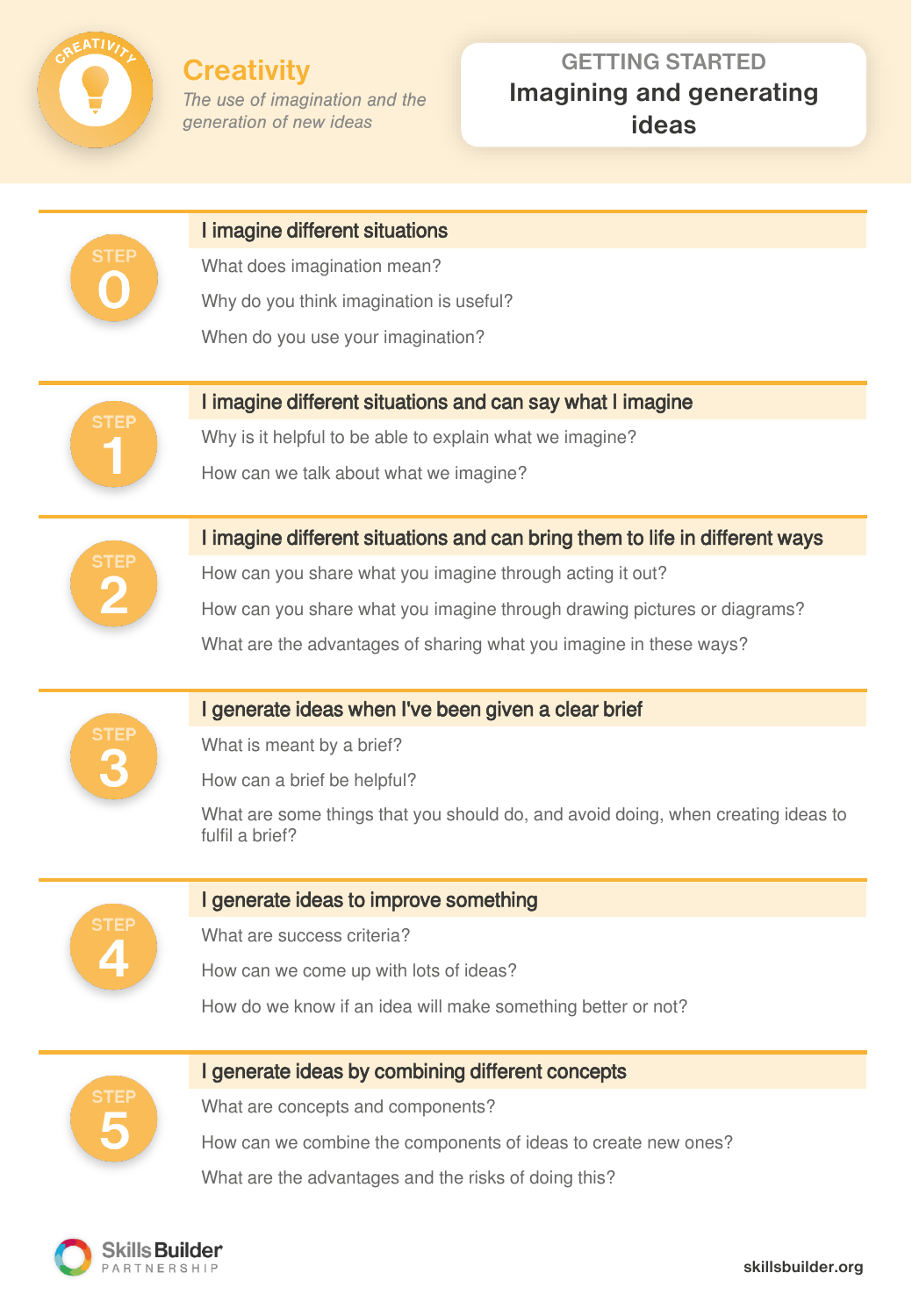

# **INTERMEDIATE Using creativity and developing ideas**

| STEI        | I use creativity in the context of work                          |
|-------------|------------------------------------------------------------------|
|             | What is creativity?                                              |
|             | Why is creativity important?                                     |
|             | How is creativity useful in doing your work?                     |
|             |                                                                  |
|             | I use creativity in the context of my wider life                 |
|             | How can creativity be used in different areas of life?           |
|             | Why is it helpful to see when you are being creative?            |
|             | How can you learn from being creative in different areas?        |
|             |                                                                  |
| <b>STEF</b> | I develop ideas by using mind mapping                            |
|             | What is a creative tool?                                         |
|             | What is a mind map?                                              |
|             | When are mind maps most helpful?                                 |
|             |                                                                  |
|             | I develop ideas by asking myself questions                       |
|             | Why is questioning a vital part of developing ideas?             |
|             | What sort of questions are likely to help to improve your ideas? |
|             | What do you need to know to ask good questions?                  |
|             |                                                                  |
|             | I develop ideas by considering different perspectives            |
|             | What do we mean by perspectives?                                 |
|             | Why might there be very different perspectives on the same idea? |
|             | How can you make sense of different perspectives?                |

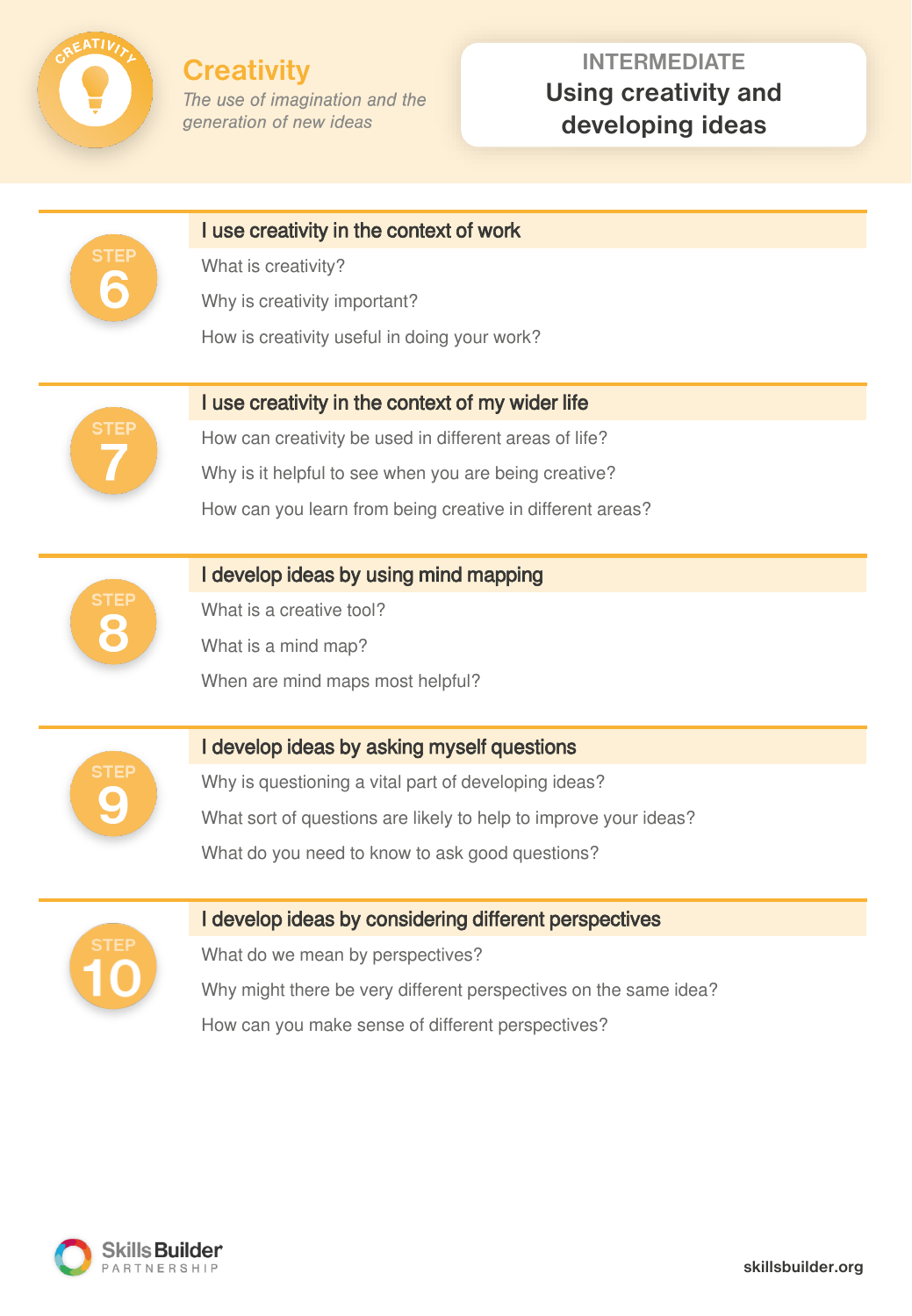

### **ADVANCED Innovating effectively**



#### I innovate effectively when working in a group

What can the advantages be of innovating as a group?

Why is there a risk of a group reaching consensus too soon? How can this be avoided?

Why is it essential to take on broad perspectives when innovating? How can a group achieve this?



#### I innovate effectively by seeking out varied experiences and stimuli

What are experiences and stimuli?

What role do experiences play in the creative process?

Why are stimuli also essential in the creative process?